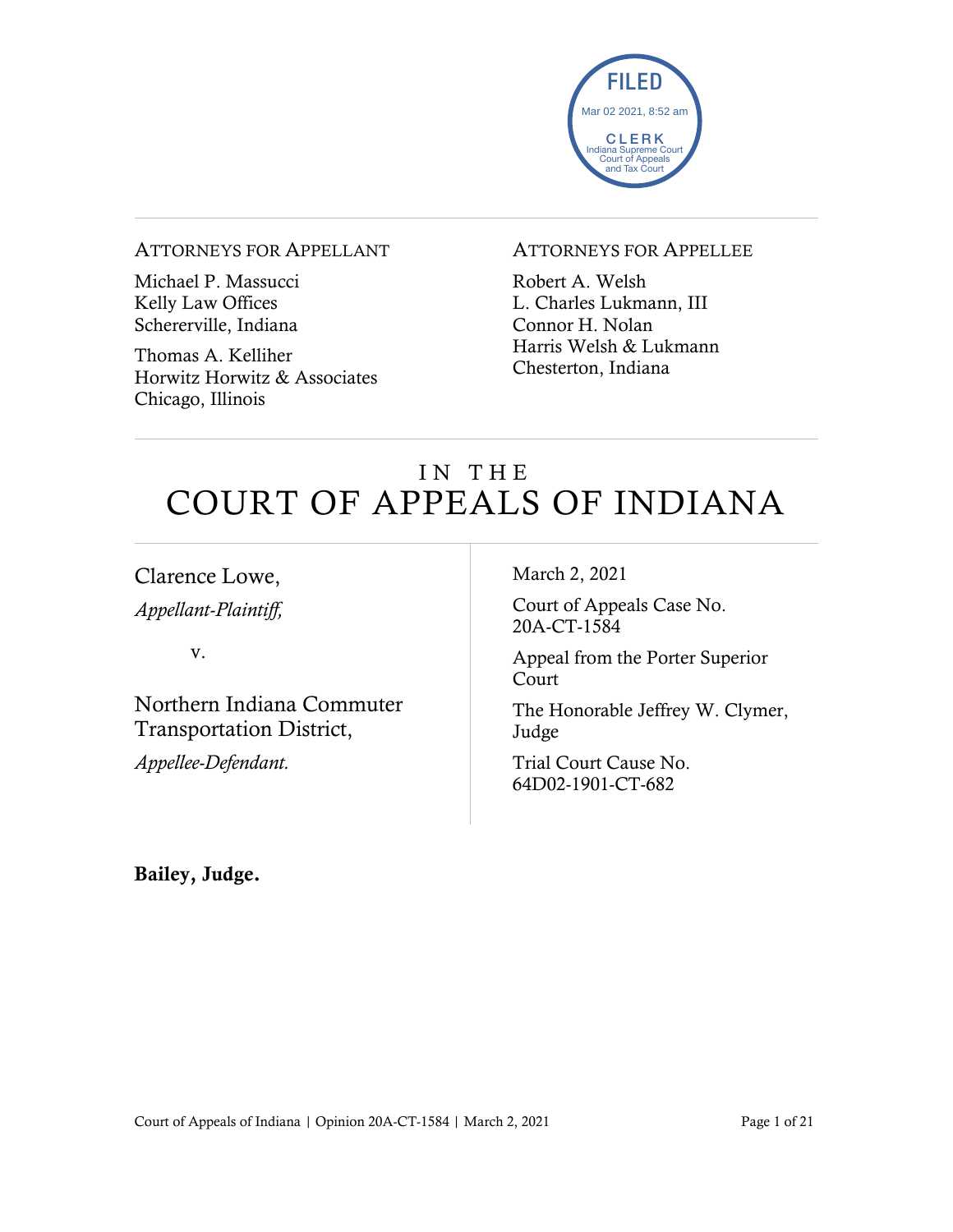#### Case Summary

[1] Clarence Lowe ("Lowe") sued his employer, Northern Indiana Commuter Transportation District ("NICTD"), under the Federal Employers' Liability Act ("FELA"), 45 U.S.C.  $\S$  51 et. seq., which provides a federal cause of action for railroad employees injured as a result of negligence. Lowe gave notice of his claim to the Indiana Attorney General 263 days after his alleged injury. 1 However, NICTD is a political subdivision, and the Indiana Tort Claims Act ("ITCA") requires service upon the governing body and the Indiana political subdivision risk management commission within 180 days of loss. <sup>2</sup> The trial court granted summary judgment to NICTD, concluding that a FELA claim is a tort claim; NICTD – although an arm of the state for Eleventh Amendment sovereign immunity purposes – is a political subdivision for tort claims purposes; Eleventh Amendment sovereignty is waived subject to compliance with ITCA; and Lowe's failure to timely provide a tort claims notice barred his claim. On appeal, Lowe presents the issue of whether summary judgment was improvidently granted, because he substantially complied with, or is not required to comply with, ITCA. We affirm.

<sup>&</sup>lt;sup>1</sup> The timing and recipient were in accordance with Indiana Code Section 34-13-3-6, which provides in pertinent part: "Except as provided in sections 7 and 9 of this chapter, a claim against the state is barred unless notice is filed with the attorney general or the state agency involved within two hundred seventy (270) days after the loss occurs."

<sup>&</sup>lt;sup>2</sup> Indiana Code Section 34-13-3-8 provides in pertinent part: "Except as provided in section 9 of this chapter, a claim against a political subdivision is barred unless notice is filed with: (1) the governing body of that political subdivision; and (2) the Indiana political subdivision risk management commission created under IC 27-1-29[.]" Notice must be provided within 180 days of the loss. *Id.*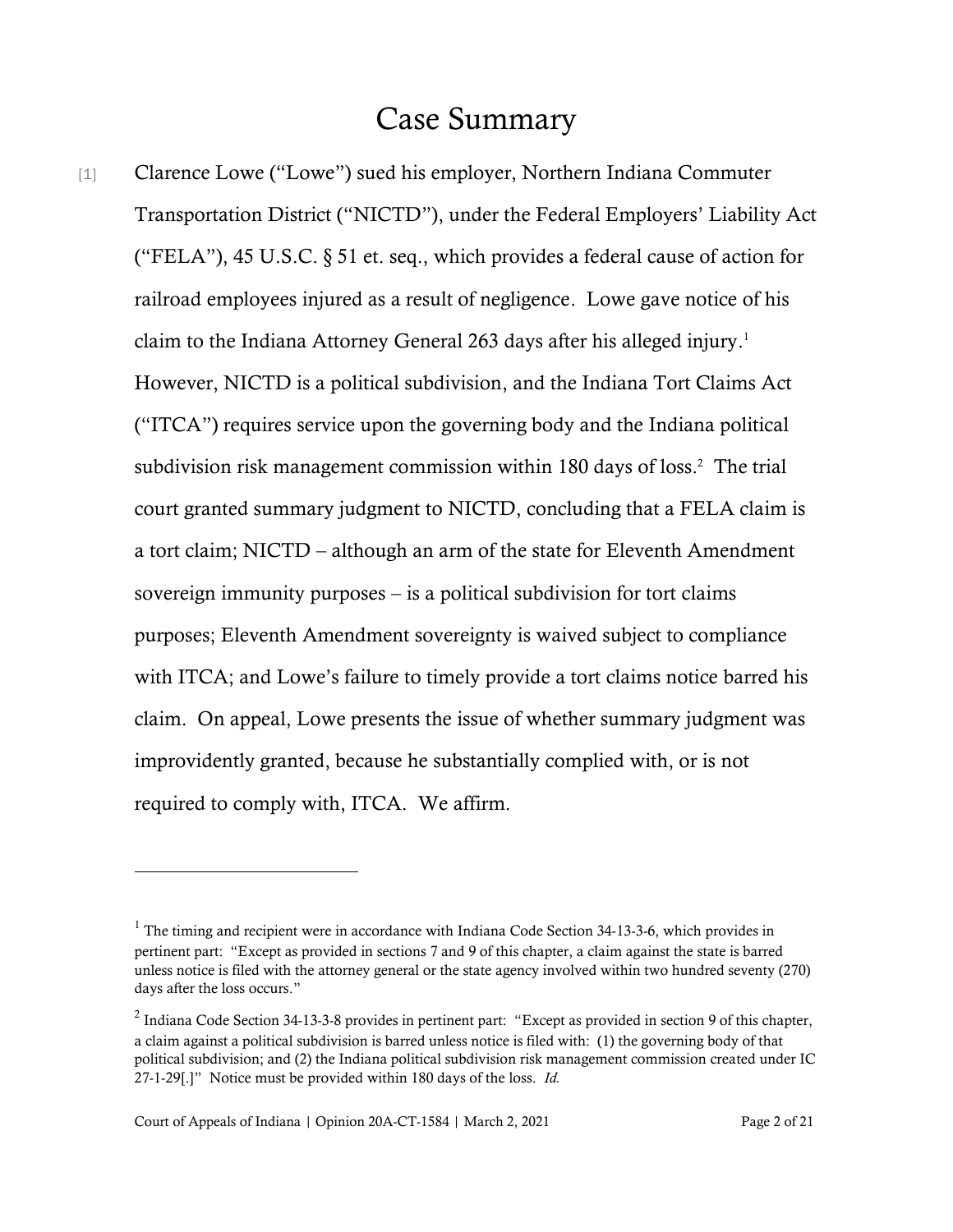## Facts and Procedural History

- [2] NICTD operates a commuter train line from South Bend, Indiana to Millennium Station in Chicago, Illinois. On January 12, 2018, Lowe was working on a portion of the train track in Chicago when he allegedly sustained injuries to his shoulders. On April 3, 2018, in Cook County, Illinois, Lowe filed a FELA lawsuit against NICTD. On October 2, 2018, 263 days after Lowe's injury, Lowe served a Notice of Tort Claim on the Indiana Attorney General. On December 18, 2018, the Illinois lawsuit was dismissed with prejudice on Eleventh Amendment sovereign immunity grounds. Lowe did not appeal the dismissal.
- [3] On January 18, 2019, Lowe filed a complaint in Porter County, Indiana. He alleged that NICTD failed to provide proper hydraulic equipment and he had been injured while manually hammering spikes into frozen railroad ties. The Indiana Attorney General disclaimed an interest in the lawsuit. On October 18, 2019, NICTD filed a motion for summary judgment.
- [4] On July 28, 2020, the trial court conducted a hearing at which argument of counsel was heard. NICTD argued that, for sovereign immunity purposes, it was to be treated as an arm of the State, having immunity from a private citizen lawsuit in federal court or the court of another state. NICTD conceded that, in the enactment of ITCA, Indiana had waived that immunity to the extent that NICTD could be sued in Indiana subject to compliance with ITCA. According to NICTD, Lowe's FELA suit was subject to dismissal for failure to comply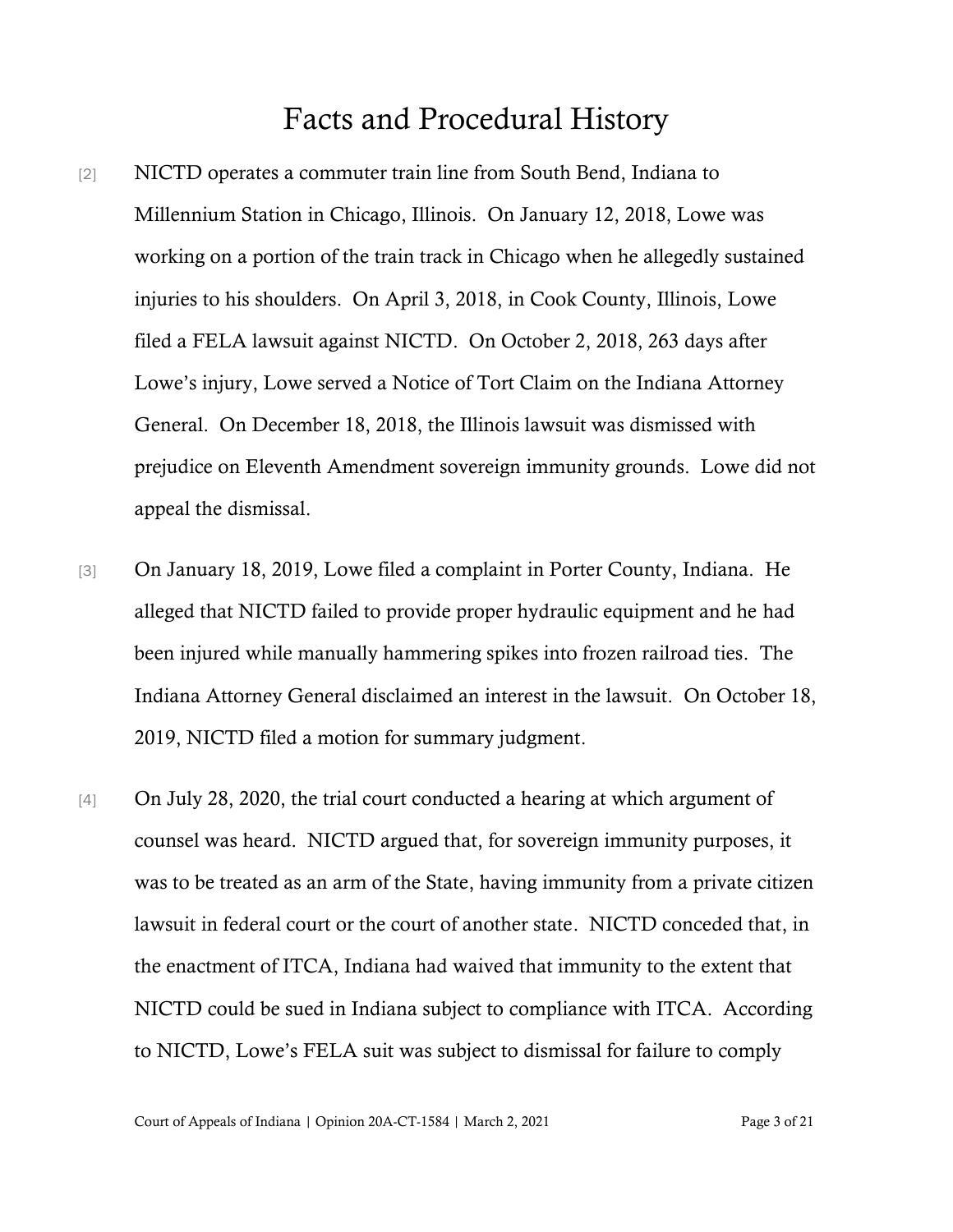with ITCA's 180-day notice requirement for suits against a political subdivision.

- [5] Lowe argued that NICTD is "either a state agency or political subdivision." (Tr. Vol. II, pg. 21.) He further argued that, if NICTD is a state agency, the 270-day notice requirement was satisfied, and, if NICTD is instead a political subdivision "they lose their sovereign immunity" and the terms of ITCA could not shield against a FELA lawsuit or impose a 180-day restriction. (*Id.* at 22.) Lowe submitted a memorandum of law in which he contended that "the Supremacy Clause prevents application of Indiana's Tort Claims Act for a FELA suit," (App. Vol. II, pg. 101), and that "the Act as applied discriminates against a federally created right." (*Id.* at 102.)
- [6] On July 31, 2020, the trial court granted summary judgment to NICTD. In relevant part, the trial court concluded that NICTD is statutorily defined as a political subdivision, ITCA requires the filing of a notice of a tort claim within 180 days of loss as a prerequisite to suit against a political subdivision, and ITCA is not unconstitutional as applied to Lowe. The trial court's order stated that *Januchowski v. N. Ind. Commuter Transp. Dist.*, 905 N.E.2d 1041 (Ind. Ct. App. 2009) (recognizing that the 180-day notice requirement was applicable in a suit against NICTD) was controlling authority. The order additionally stated that Lowe "simply argues that this Court should ignore controlling precedent and opinions issued by the Indiana Court of Appeals." (App. Vol. II, pg. 10.) Lowe now appeals.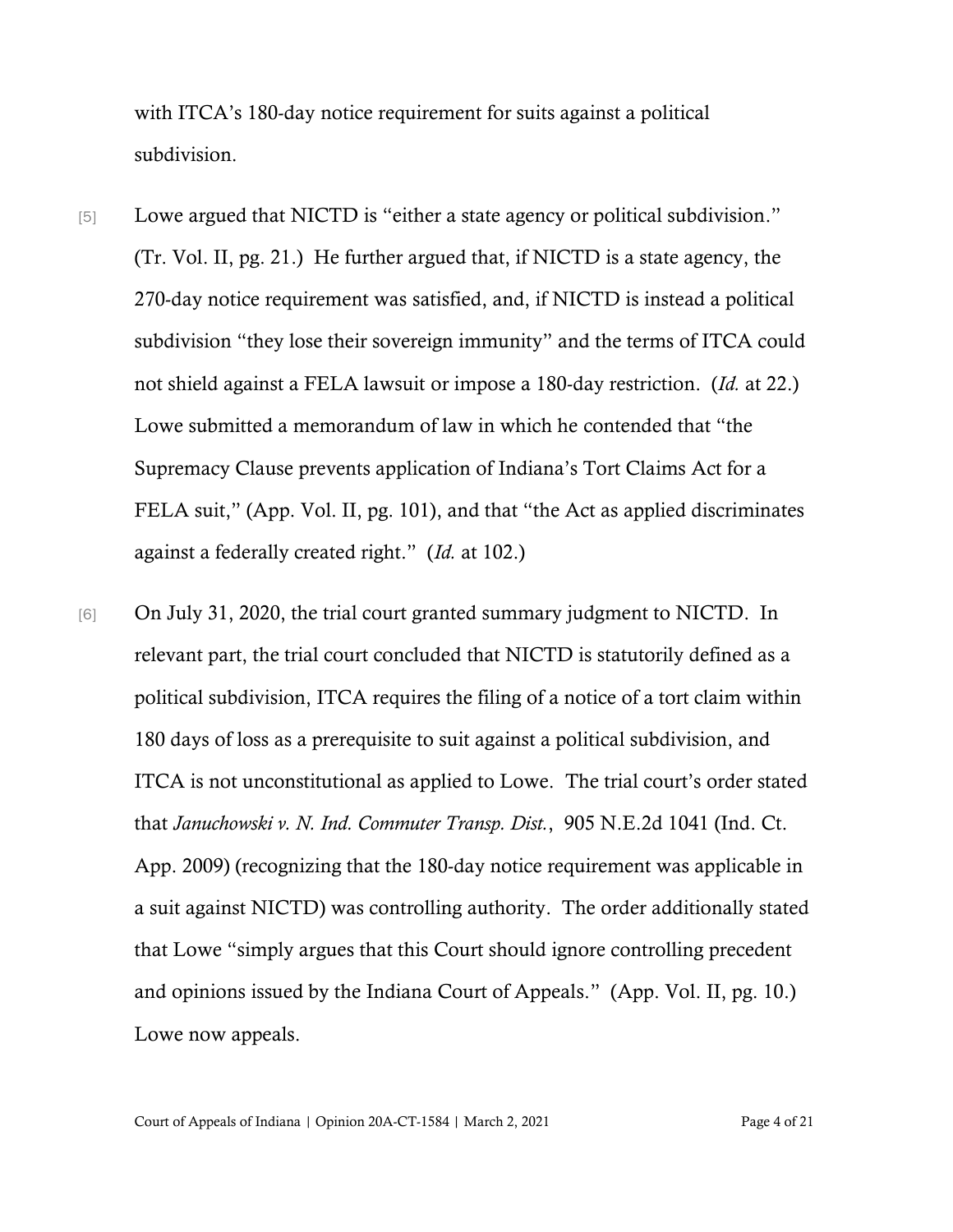# Discussion and Decision Standard of Review

[7] A trial court's order granting summary judgment comes to us "cloaked with a presumption of validity." *DiMaggio v. Rosario*, 52 N.E.3d 896, 903 (Ind. Ct. App. 2016). A party appealing from an order granting summary judgment has the burden of persuading the appellate tribunal that the decision was erroneous. *Januchowski*, 905 N.E.2d at 1045. However, where the facts are undisputed and the issue presented is a pure question of law, we review the matter de novo. *Id.* We apply the same standard as the trial court, that is, summary judgment is appropriate "if the designated evidentiary matter shows that there is no genuine issue as to any material fact and that the moving party is entitled to a judgment as a matter of law." Ind. Trial Rule 56(C).

## Analysis

[8] As best we can discern Lowe's appellate arguments, which significantly expand upon his more concise arguments at the summary judgment hearing, $3$  Lowe's primary contentions are that he complied with ITCA by giving notice to the Attorney General within 270 days of his injury or, alternatively, he is not required to comply with ITCA because (1) the State of Indiana intended a blanket waiver of its sovereign immunity with respect to FELA claims or (2) a

<sup>&</sup>lt;sup>3</sup> NICTD contends that Lowe has waived certain arguments for failure to present them to the trial court. However, our review of the record reveals that Lowe briefly raised in the trial court each of those contentions for which he now presents expanded argument.

Court of Appeals of Indiana | Opinion 20A-CT-1584 | March 2, 2021 Page 5 of 21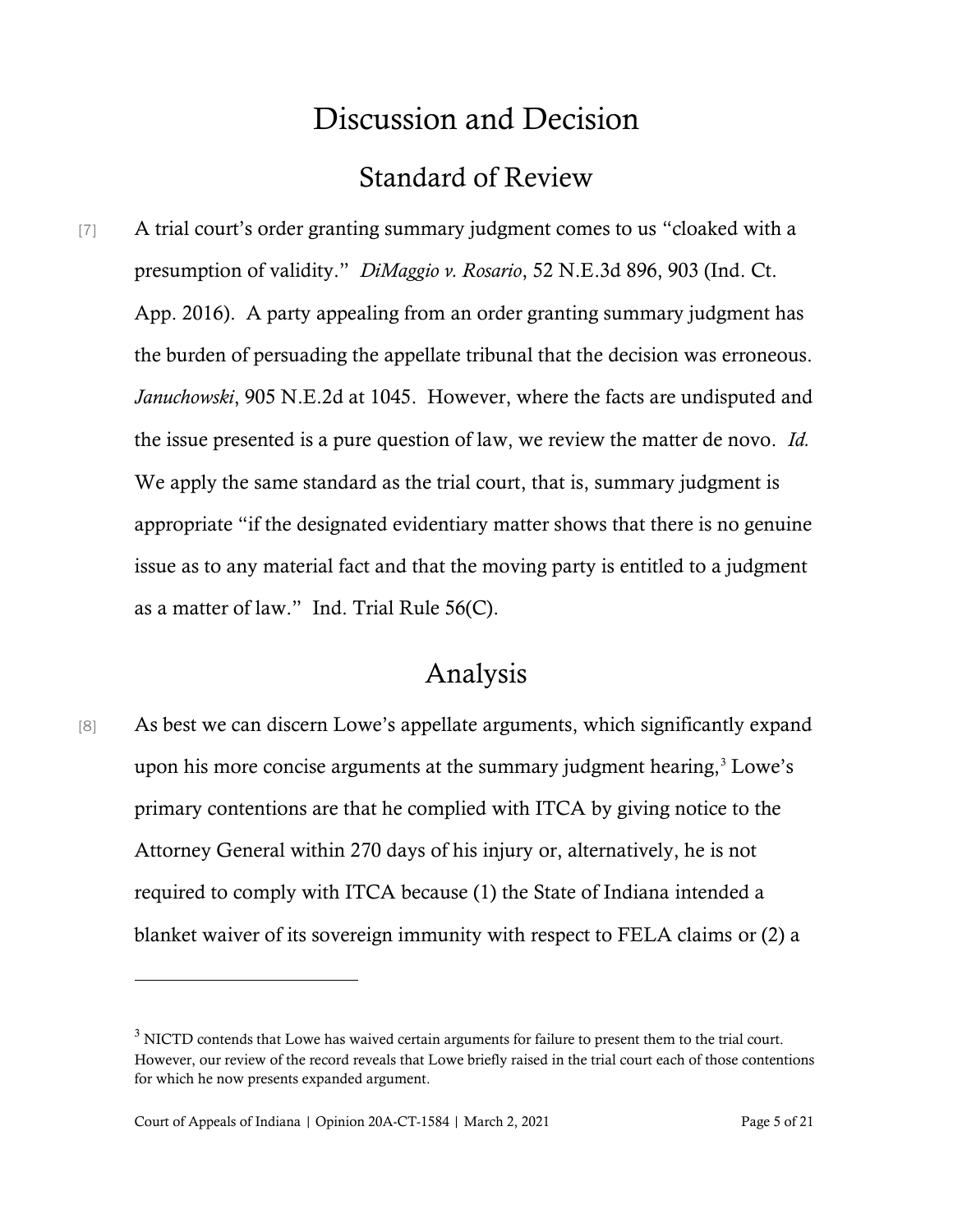political subdivision such as NICTD lacks sovereign immunity and may not invoke a term of ITCA on grounds that it represents a qualified waiver. 4

[9] The liability of a common carrier railroad engaged in interstate commerce for injuries to its employees is addressed by FELA, 45 U.S.C. § 51, *et. seq.*, enacted under the Commerce Clause of the United States Constitution.

> Every common carrier railroad while engaging in commerce between any of the several States or Territories, or between any of the States and Territories, or between the District of Columbia and any of the States or Territories, or between the District of Columbia or any of the States or Territories and any foreign nation or nations, shall be liable in damages to any person suffering injury while he is employed by such carrier in such commerce, or, in case of the death of such employee, to his or her personal representative, for the benefit of the surviving widow or husband and children of such employee; and, if none, then of such employee's parents; and, if none, then of the next of

<sup>4</sup> Lowe articulates some additional contentions, which we do not address at length, due to the lack of development of the issues and insufficient cogent reasoning. For example, he baldly asserts that enforcing the 180-day notice requirement "punishes him for exercising rights afforded by Congress" and "there is no rational basis to treat NICTD differently from the State of Indiana." Appellant's Brief at 17-18. He asserts, without developing a corresponding argument, that "the Supremacy Clause dictates that Indiana's Tort Claims Act cannot abrogate a federal law." *Id*. at 45.

He also claims, "In amending [ITCA], the legislature explicitly chose to protect the employees of commuter railroad transportation systems." Appellant's Brief at 21. He quotes the following language from Indiana Code Section 8-5-15-17:

If the district acquires a commuter railroad transportation system and proceeds to operate the system directly, by management contract, or by lease under this chapter, the employees of the system shall be protected as follows: …

<sup>(3)</sup> The board shall act in such a manner as to insure the continuing applicability to affected railroad employees of the provisions of all federal statutes applicable to them prior to April 1, 1984.

However, he does not claim to be an "affected railroad employee," i.e., an "employee of the system" acquired by NICTD, with a statutory right to "continuing applicability … of all federal statute applicable to [him] prior to April 1, 1984. *See id.*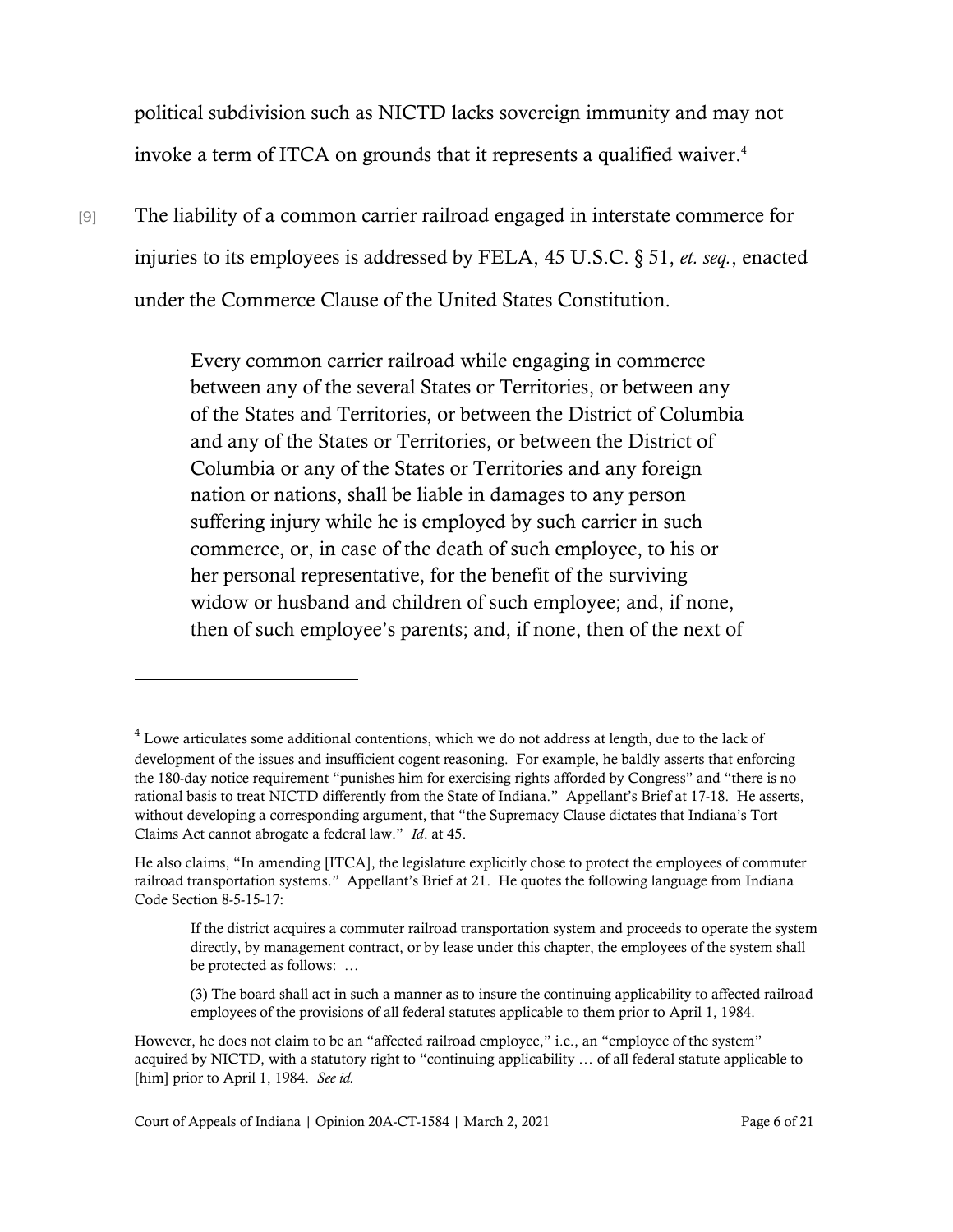kin dependent upon such employee, for such injury or death resulting in whole or in part from the negligence of any of the officers, agents, or employees of such carrier, or by reason of any defect or insufficiency, due to its negligence, in its cars, engines, appliances, machinery, track, roadbed, works, boats, wharves, or other equipment.

Any employee of a carrier, any part of whose duties as such employee shall be the furtherance of interstate or foreign commerce; or shall, in any way directly or closely and substantially, affect such commerce as above set forth shall, for the purposes of this chapter, be considered as being employed by such carrier in such commerce and shall be considered as entitled to the benefits of this chapter.

45 U.S.C.A. § 51. When a FELA claim is brought in state court, federal law applies to the substance of the claims, and the law of the forum controls with regard to questions of evidence and procedure. *Eversole v. Consolidated Rail Corp.*, 551 N.E.2d 846, 854 (Ind. Ct. App. 1990), *trans. denied*.

[10] "[T]he [Eleventh] Amendment reflects the constitutional principle that a State may not be sued in federal court without its consent whether the suit is brought by a foreign citizen, a citizen of another state, or the state's own citizens." *Montgomery v. Bd. of Trs. of Purdue Univ.*, 849 N.E.2d 1120, 1124 (Ind. 2006). "The powers delegated to Congress under Article I of the United States Constitution do not include the power to subject nonconsenting States to private suits for damages in state courts." *Alden v. Maine*, 527 U.S. 706, 712 (1999). Thus, when a FELA claim proceeds in state court, "issues of sovereign immunity come into play." *Januchowski*, 905 N.E.2d at 1046. A state may only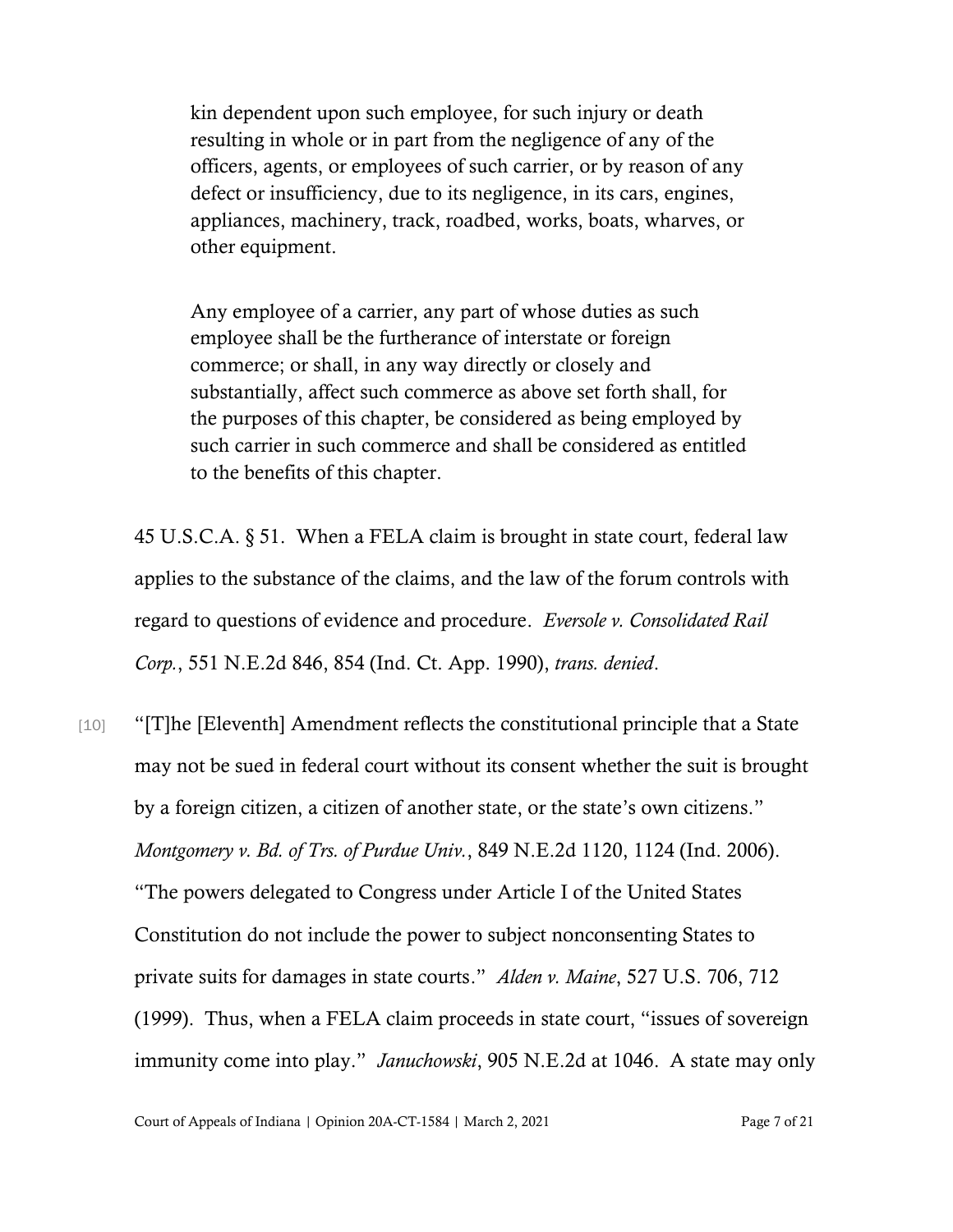be sued in its own state courts where it has waived sovereign immunity through a clear declaration. *Coll. Sav. Bank v. Fla. Prepaid Postsecondary Educ. Expense Bd.*, 527 U.S. 666, 680 (1999).

- [11] In 1972, the Indiana Supreme Court abolished the doctrine of common law sovereign immunity in the State of Indiana, with some limited exceptions, deferring to the legislature to consider which types of governmental conduct would result in immunity from liability. *See Campbell v. State*, 259 Ind. 55, 284 N.E.2d 733, 737 (1972). Then, in 1974, the Indiana Legislature enacted ITCA, which provides that governmental entities are subject to suit in Indiana state courts<sup>5</sup> for their torts, with certain enumerated exceptions. *See* Ind. Code § 34-13-3-3.
- [12] "[A] State may prescribe the terms and conditions on which it consents to be sued." *Oshinski v. N. Indiana Commuter Transp. Dist.*, 843 N.E.2d 536, 543-44 (Ind. Ct. App. 2006). The *Oshinski* Court considered whether a FELA claim was a tort claim subject to ITCA. The Court observed that, although FELA claims are not explicitly defined as negligence claims, federal case law characterizes them as such, requiring a plaintiff to prove foreseeability, duty, breach, and causation. *Id.* at 544. "FELA actions are tort actions, [and] we hold that FELA suits against the State filed in Indiana courts are properly

<sup>5</sup> With respect to courts other than Indiana courts, Indiana Code Section 34-13-3-5(f) provides: "This chapter shall not be construed as: (1) a waiver of the eleventh amendment to the Constitution of the United States; (2) consent by the state of Indiana or its employees to be sued in any federal court; or (3) consent to be sued in any state court beyond the boundaries of Indiana."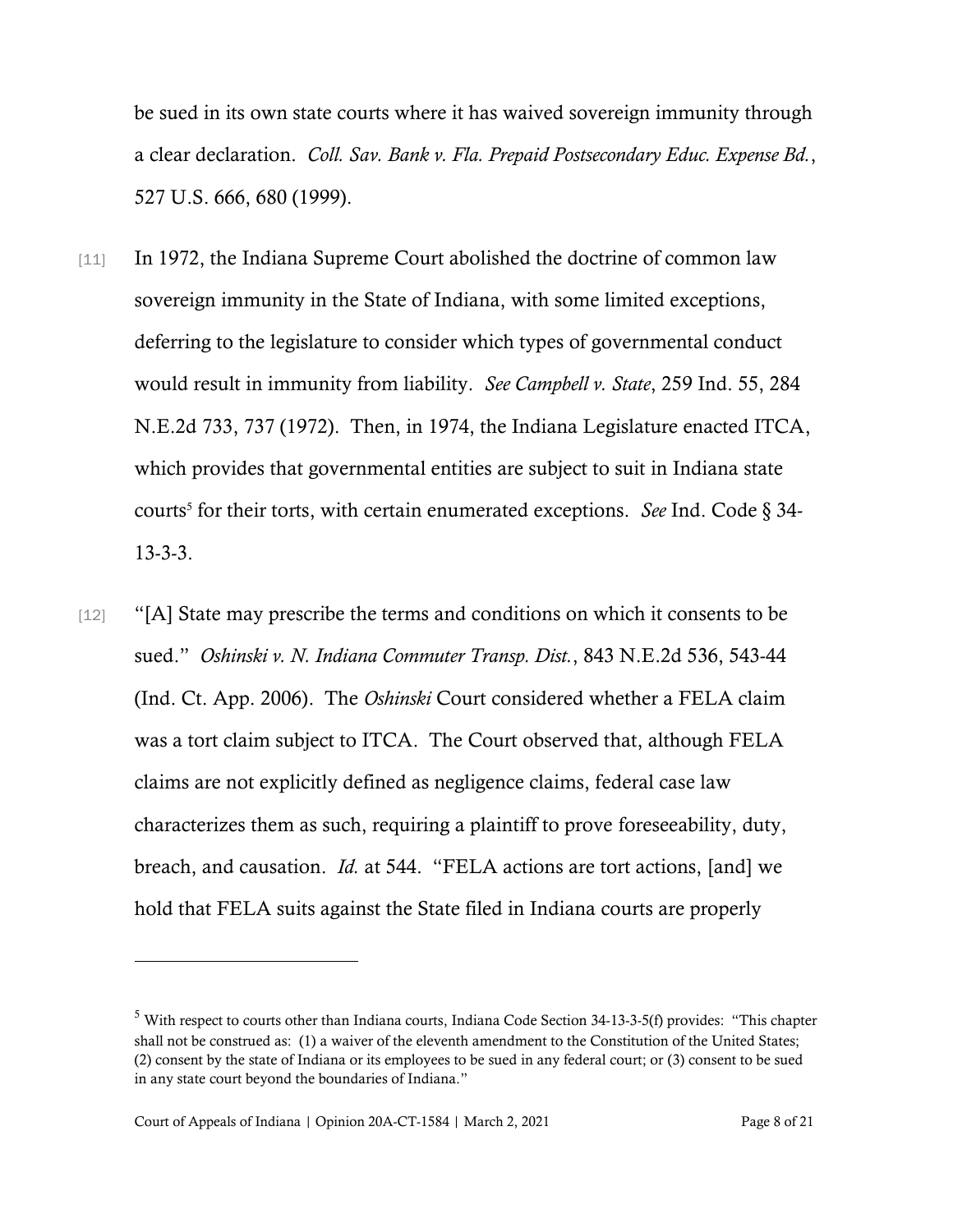limited by the qualifications set forth in ITCA." *Id.* That is, the State had consented to be sued to the extent permitted by ITCA, but the waiver of sovereign immunity is not absolute, and an employee bringing suit under FELA against a governmental entity in Indiana must comply with ITCA. *Id.* at 545.

[13] Among the provisions of ITCA is the requirement of giving notice within 180 days of loss as a prerequisite to a lawsuit against a political subdivision. Lowe concedes, as he must, that Indiana law considers NICTD to be a political subdivision. Pursuant to Indiana Code Section 8-5-15-1:

> 'Commuter transportation system' means any rail common carrier of passengers for hire, the line, route, road, or right-of-way of which crosses one (1) or more county boundaries and one (1) or more boundaries of the state and serves residents in more than one (1) county. This system is limited to commuter passenger railroads.

- [14] Indiana Code Section 8-5-15-2(b) provides: "A district shall be a distinct municipal corporation and shall bear a name including the words "commuter transportation district." The definition of "political subdivision" includes municipal corporations, I.C. § 34-6-2-110, while the definition of "state agency" for purposes of the Act specifically excludes political subdivisions, I.C. § 34-6-2- 141.
- Court of Appeals of Indiana | Opinion 20A-CT-1584 | March 2, 2021 Page 9 of 21 [15] NICTD is supervised and managed by a board of trustees, consisting of the commissioner and four members appointed by the Governor. I.C. § 8-5-15-3. The board has power to, among other things, receive and apply for federal, state, municipal, or county funds, expend funds, acquire assets, issue revenue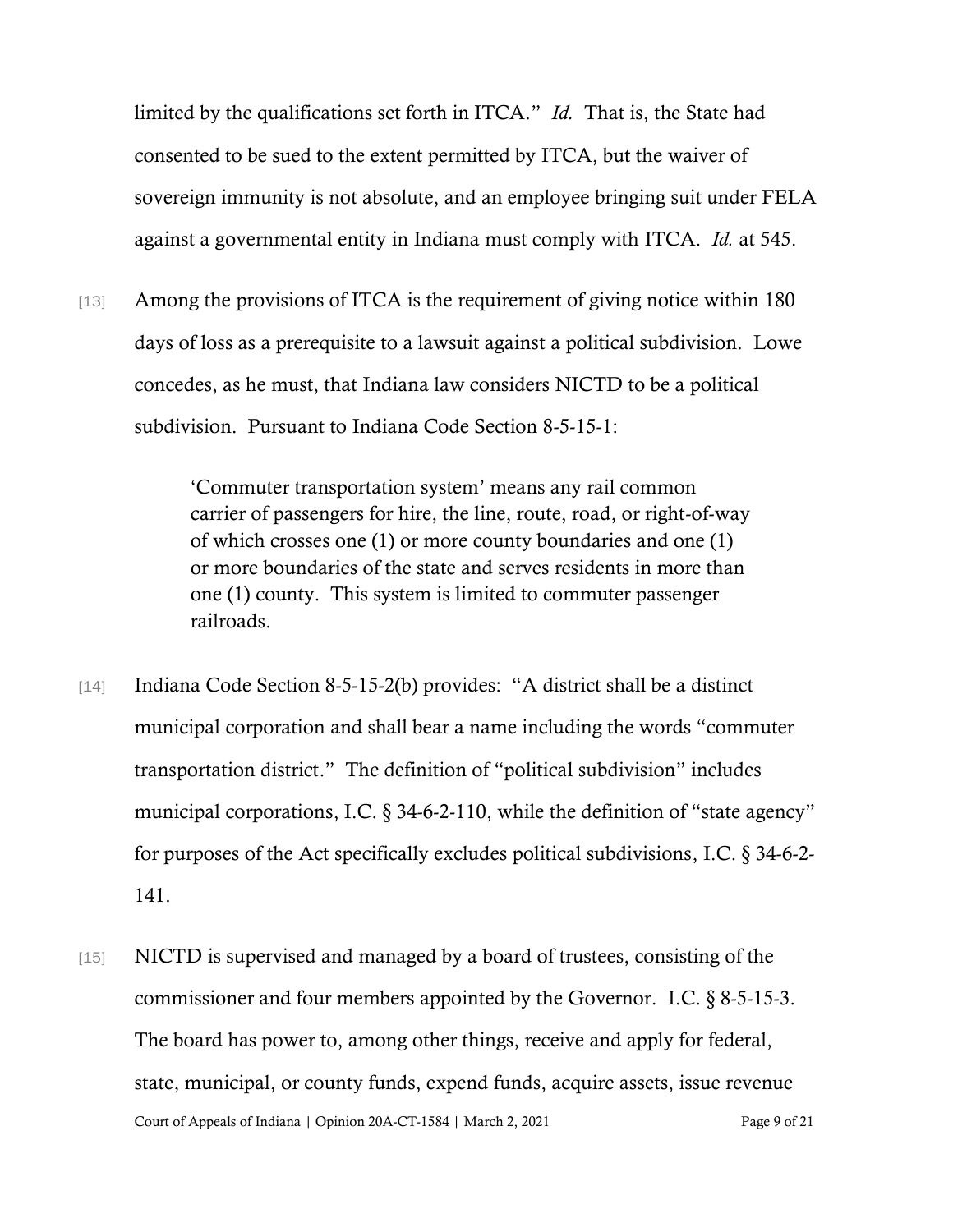bonds, and employ persons. I.C.  $\S$  8-5-15-5. Subsection (6) provides that, "as a municipal corporation" a district may "sue and be sued." "By availing the liability protections under the Tort Claims Act to commuter transportation districts created under the Transportation Act, the legislature furthered its overall purpose to preserve the operation of interstate commuter railways by protecting the financial integrity of counties served by a commuter railway." *In re Train Collision at Gary, Ind. on Jan. 18, 1993*, 654 N.E.2d 1137, 1146 (Ind. Ct. App. 1995), *trans. denied*.

- [16] Lowe contends that his claim is not subject to dismissal for non-compliance with ITCA, notwithstanding the uncontested facts that NICTD is a political subdivision and its governing body and the risk management commissioner were not provided notice of Lowe's claim within 180 days of loss. He articulates several reasons for that position.
- Court of Appeals of Indiana | Opinion 20A-CT-1584 | March 2, 2021 Page 10 of 21 [17] Substantial Compliance. Lowe observes that two Indiana Court of Appeals cases, *Oshinksi, supra,* and *Rudnick v. N. Ind. Commuter Transp. Dist.*, 892 N.E.2d 204 (Ind. Ct. App. 2008), *trans. denied*, employed language consistent with NICTD's identity as a state agency (in the context of considering whether ITCA required notice and determining substantial compliance with notice, respectively). Therefore, according to Lowe, when he provided notice to the Attorney General within 270 days he, "at the very minimum substantially complied" with ITCA. Appellant's Brief at 17. Indiana has recognized the doctrine of "substantial compliance" under ITCA. *See City of Indianapolis v. Cox*, 20 N.E.3d 201, 208 n.4 (Ind. Ct. App. 2014), *trans. denied.* However, as Lowe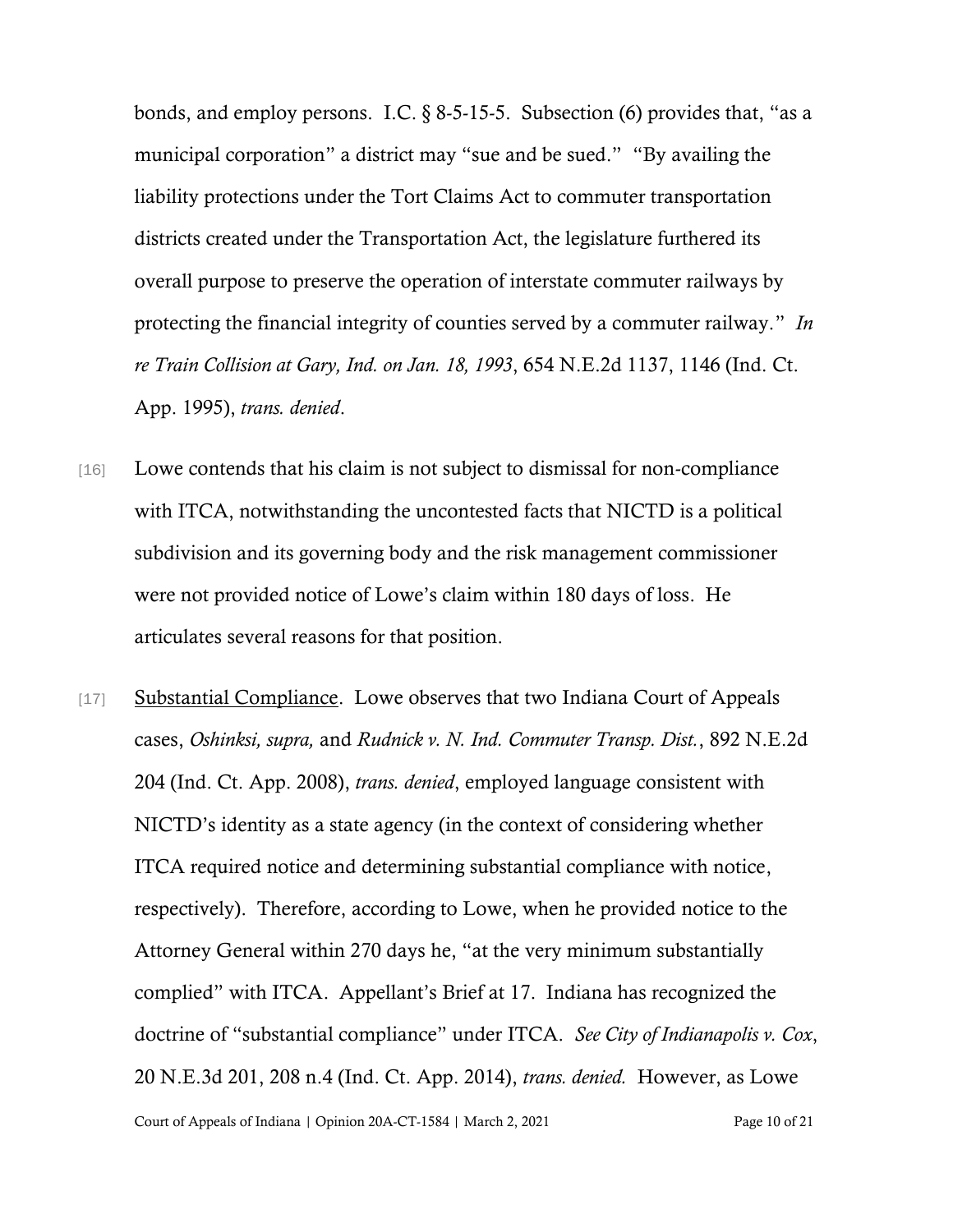conceded at the hearing, "substantial compliance" refers to the content of a notice and not the date of service.

[18] Blanket Consent to Suit. Lowe asserts that "as a matter of *stare decisis* and presumed historical fact, the State of Indiana consented to be sued by injured workers covered by FELA, at least in its own courts, and it cannot upset [his] federally created right through local procedures." Appellant's Brief at 19. To the extent that he suggests Indiana has given consent for FELA claims to proceed without limitation, this argument of blanket consent was rejected in *Oshinski*:

> Oshinksi argues the trial court erred by granting NICTD's motion for summary judgment because he was not required to comply with the notice provision of ITCA. … In the context of this case, the term "blanket consent" refers to Indiana's complete, "no strings attached" consent to be sued in its own state courts. Here, that means consent to be sued without regard for ITCA. "Qualified consent," for purposes of this opinion, means limited consent with "strings" – here, ITCA compliance. … We find a brief history of the United State's Supreme Court's Eleventh Amendment jurisprudence instructive before analyzing further the question of blanket consent.

During the last several decades, the Supreme Court's Eleventh Amendment<sup>6</sup> jurisprudence has undergone a significant

<sup>&</sup>lt;sup>6</sup> The Eleventh Amendment to the United States Constitution provides: "The Judicial power of the United States shall not be construed to extend to any suit in law or equity, commenced or prosecuted against one of the United States by Citizens of another State, or by Citizens or Subjects of any Foreign State." As a matter of semantics, we note that it is common to refer to the states' immunity from suit in their own courts as "Eleventh Amendment immunity" even though, "The phrase is convenient shorthand but something of a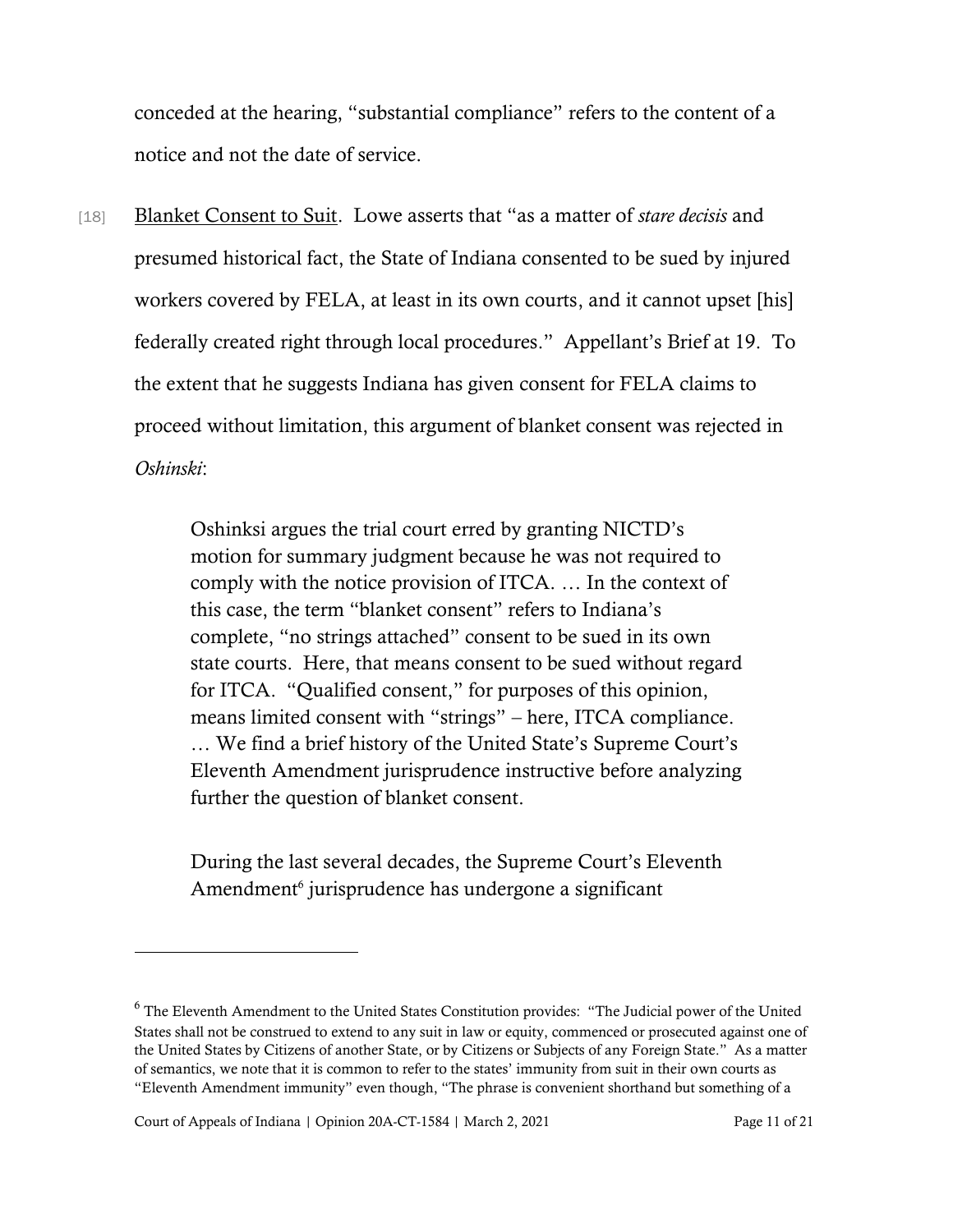evolution. In 1964 the Court decided *Parden v. Terminal Railway of Alabama Docks Department*, 377 U.S. 184, 84 S. Ct. 1207, 12 L.Ed.2d 233 (1964), a FELA case which set out a two-part holding: [permitting employees of a railroad owned and operated by Alabama to bring a FELA action and holding that Alabama had waived its immunity from FELA suit even though Alabama law expressly disavowed any such waiver]. …Over the next several decades, the Court began to chip away at *Parden*, limiting its holding, and, in *Welch v. Texas Department of Highways and Public Transportation*, 483 U.S. 468, 107 S. Ct. 2941, 97 L.Ed.2d 389 (1987), it expressly overruled *Parden's* constructive waiver holding. … In *Hilton v. South Carolina Public Railways Commission*, 502 U.S. 197, 112 S. Ct. 560, 116 L.Ed.2d 560 (1991), the Court again addressed the states' sovereign immunity in the context of a FELA claim. Relying on *stare decisis*, *Hilton* held that FELA creates a cause of action against a state-owned railroad enforceable in state court, thus partially reaffirming *Parden*. …

In explaining its decision, the *Hilton* Court noted, "Workers' compensation laws in many States specifically exclude railroad workers from their coverage because of the assumption that FELA provides adequate protection for those workers." … The Court then specifically noted in a string cite that Indiana exempts railroad workers from recovering under state worker's compensation laws. … It is this statement from *Hilton* on which Oshinski bases his blanket consent argument.

In *College Savings Bank*, the Court spoke out more forcefully against *Parden* and seemingly drove the final nail in the sovereign immunity coffin of *Parden* by expressly overruling that decision.

… On the same day that the Court decided *College Savings Bank*, however, it also decided *Alden v. Maine*, 527 U.S. 706, 119 S.Ct.

misnomer, for the sovereign immunity of the States neither derives from, nor is limited by, the terms of the Eleventh Amendment." *Alden v. Maine*, 527 U.S. 706, 713 119 S.Ct. 2240, 2246, 144 L.Ed.2d 636 (1999).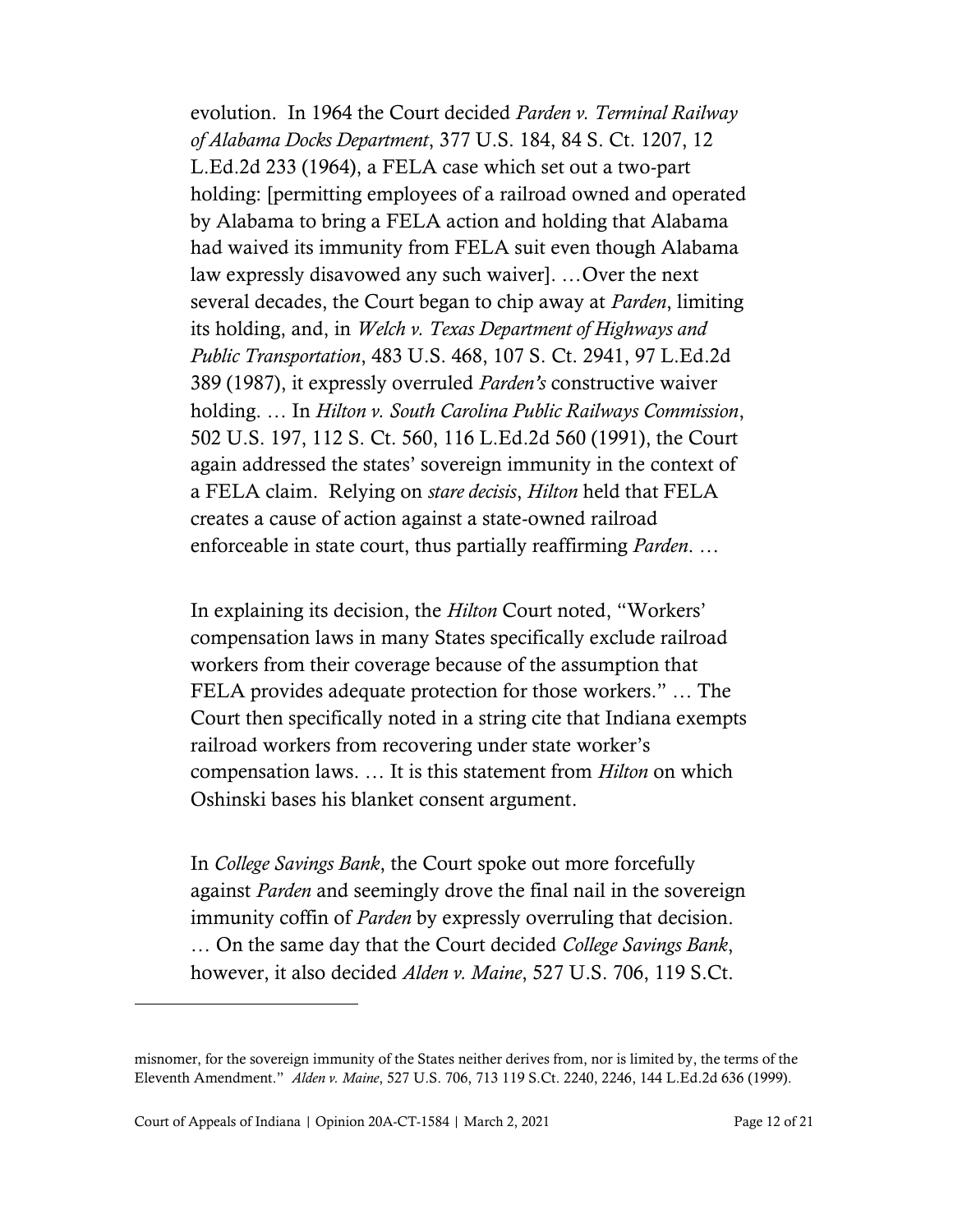2240, 144 L.Ed.2d 636 (1999), and that decision is the basis for a substantial portion of the dispute between the parties.

The *Alden* Court held that "the powers delegated to Congress under Article I of the United States Constitution do not include the power to subject nonconsenting States to private suits for damages in state courts," *Alden*, 527 U.S. at 712, 119 S.Ct. at 2246, and that "the State of Maine [did] not consent[] to suits for overtime pay and liquidated damages under the [Fair Labor Standards Act]." *Id.*

*Alden* did recognize that *Parden* had been expressly overruled. *Id.* at 732, 119 S. Ct. at 2256; however, a portion of *Alden* attempts to explain *Hilton* and specifically refers to the *Hilton* Court's mention of several states', including Indiana's, worker's compensation statutes, stating … we believe the decision is best understood not as recognizing a congressional power to subject nonconsenting States to private suits in their own courts, nor even as endorsing the constructive waiver theory of *Parden*, but as simply adhering, as a matter of *stare decisis* and presumed historical fact, to the narrow proposition that certain States had consented to be sued by injured workers covered by FELA, at least in their own courts. …

Oshinski contends that this paragraph is an "implicit reaffirmation of *Hilton*," and [read together with *Alden*] are a conclusive statement by the United States Supreme Court that Indiana has given blanket consent to suit under FELA in Indiana courts. ….

[W]e hold that Indiana has not given blanket consent to be sued under FELA in Indiana courts. Therefore, we need not decide whether or to what extent *Hilton* has been overruled. Further, we do not believe that the Supreme Court has held that Indiana has given blanket consent in this regard.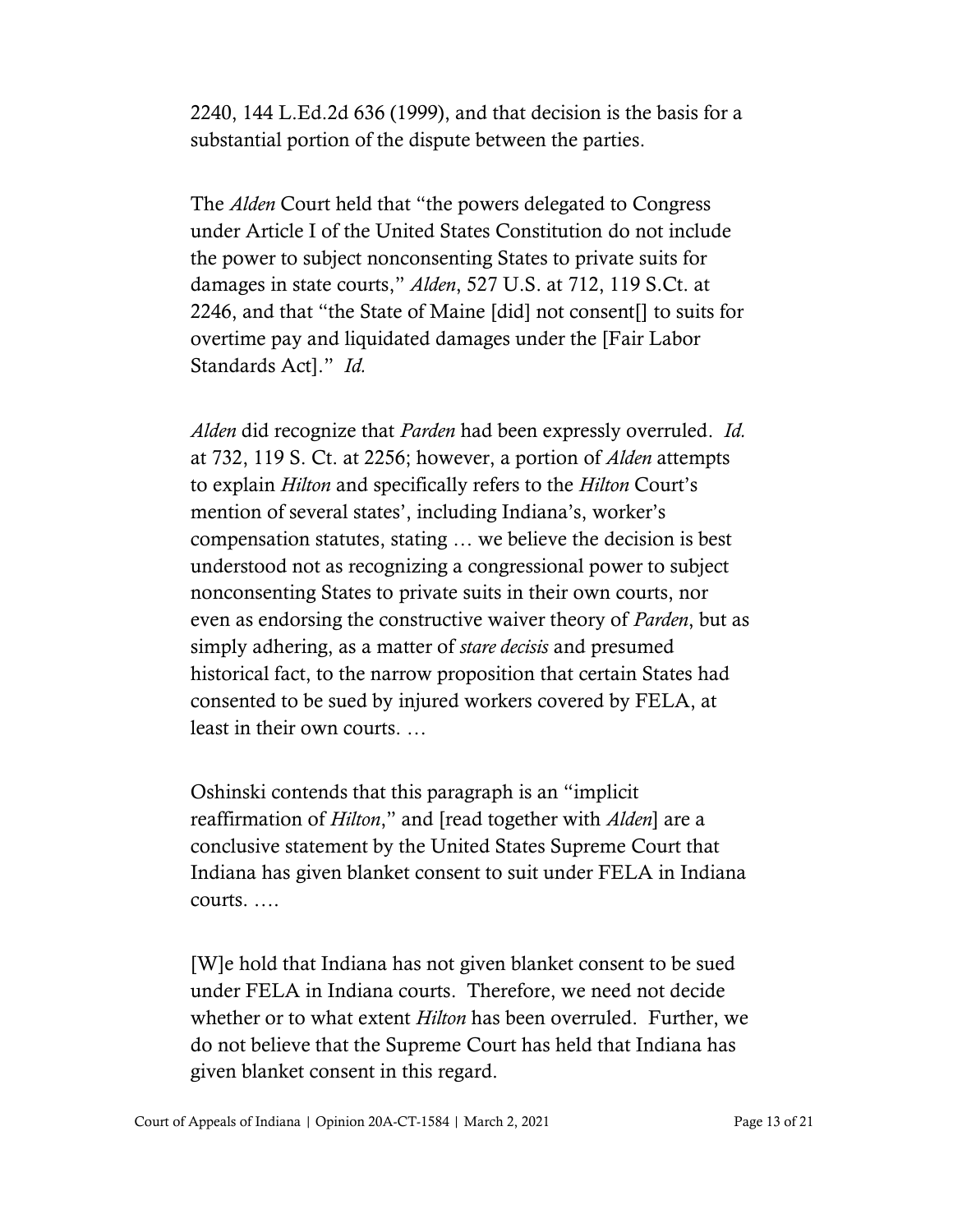The Supreme Court has unmistakably held that a state must issue a "clear declaration" of its consent to suit. … Pursuant to ITCA, governmental entities can be subjected to liability for tortious conduct unless the conduct is within an immunity granted by Section 3 of ITCA... ITCA operates as an unequivocal statement of Indiana's consent to be sued in tort provided certain qualifications – including notice – are fulfilled. Such a limitation plainly is acceptable. *See Raygor v. Regents of the Univ. of Minn.*, 534 U.S. 533, 122 S.Ct. 999, 1006, 152 L.Ed.2d 17 (2002).

#### *Oshinski*, 843 N.E.2d at 539-44.

- [19] Lowe points out that *Hilton* has not been expressly overruled. But he provides no persuasive argument as to how *Hilton*'s recognition of the exclusion of a separate remedy under worker's compensation statutes would support his "no strings attached to a FELA claim" argument. He claims, in effect, that *Oshinski* was wrongly decided. We do not agree.
- [20] Sovereign Immunity as Arm of the State. Lowe argues, as he did to the trial court, that, just as one cannot have his cake and eat it too, a commuter transportation district cannot be a political subdivision when defending a FELA claim, but also enjoy sovereign immunity under the Eleventh Amendment, as an arm of the state. NICTD responded that it is a state agency for Eleventh Amendment sovereign immunity purposes but, for purposes of a tort claim prerequisite, it is a political subdivision. At bottom, the question is whether NICTD can invoke a term of ITCA, enacted not by a political subdivision but by the Indiana Legislature. In other words, is the Legislature's qualified consent to be sued of any benefit to a political subdivision of the State?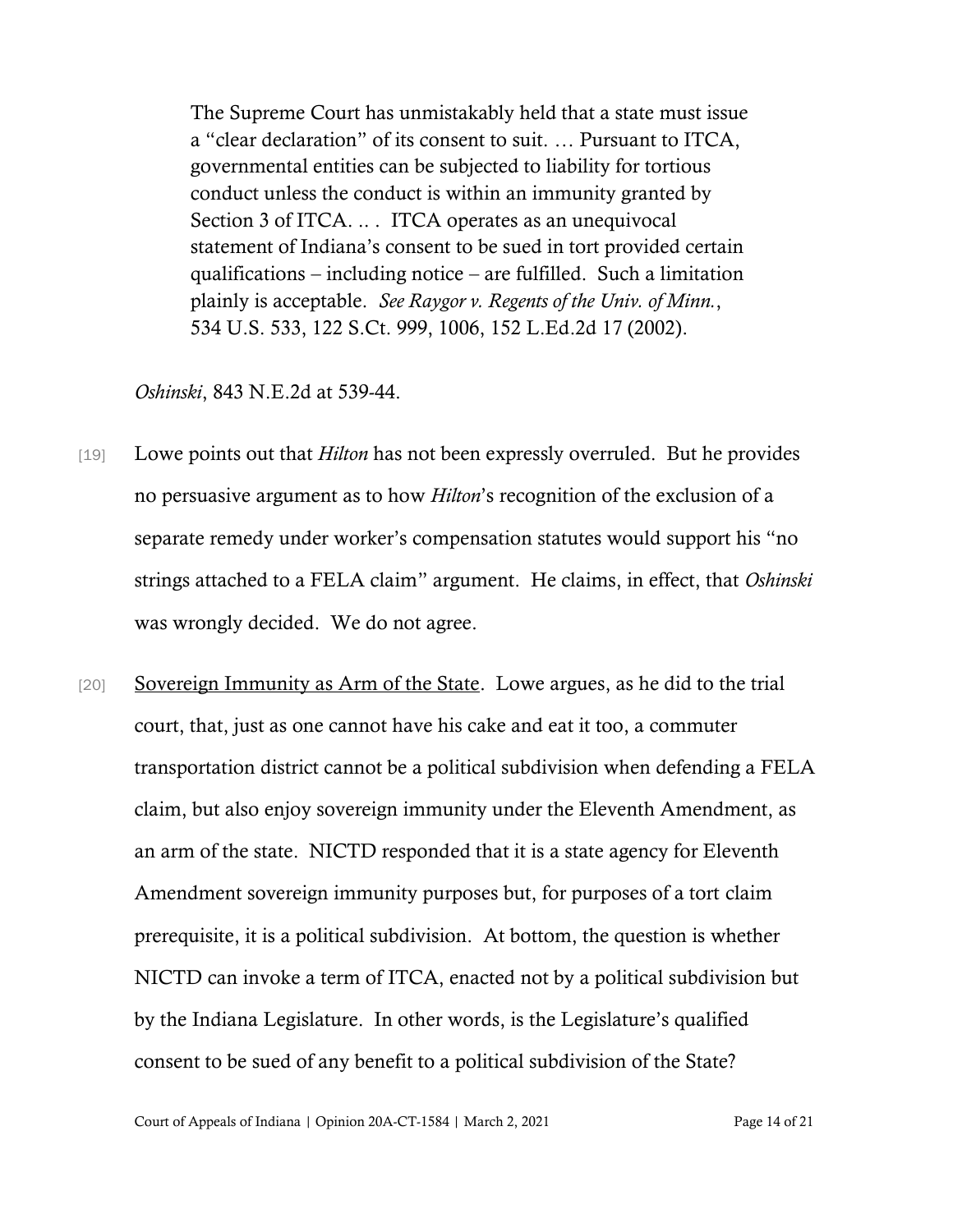[21] In answering this question, the trial court looked to *Kelley v. Michigan City*, 300 F. Supp. 2d 682, 689 (N.D. Ind. 2004), which determined that NICTD is a municipal corporation but also a state agency entitled to Eleventh Amendment immunity and that "NICTD is entitled to notice of a claim within 180 days of the occurrence." In so doing, the *Kelley* court discussed and relied upon Indiana, Illinois, United States Court of Appeals, and United States District Court cases, first addressing whether NICTD is a state agency or rather a person subject to liability under 42 U.S.C. Section 1983:

> NICTD is an Indiana municipal corporation formed pursuant to Indiana Code sections 8-5-15-3 through 8-5-15-10 for the purpose of managing funds related to commuter rail service in certain counties in northern Indiana. The Plaintiff argues that had the legislature intended to create NICTD as a state agency, it could have done so in the enabling statute. However, the Courts which have addressed this specific issue have concluded that NICTD is a state agency entitled to Eleventh Amendment immunity. *See Lewis v. Northern Indiana Commuter Transportation District*, 898 F. Supp. 596 (N.D. Ill. 1995).

> In *Lewis*, the Court underwent an analysis of whether NICTD is a state agency and, therefore, entitled to immunity from suit in federal court under the Eleventh Amendment. The *Lewis* Court reasoned that resolution of that issue depends on whether NICTD is a state agency. "If it is, it is entitled to immunity from suit in federal court under the Eleventh Amendment. If not, we can take jurisdiction over Lewis' case." *Id.* Precedent indicates that in deciding whether an entity is immune from suit, we must determine whether it "is more like a county or city [or more] like an arm of the State." *Mount Healthy City School District v. Doyle*, 429 U.S. 274, 280, 97 S. Ct. 568, 50 L.Ed.2d 471 (1977) (local school board resembled a county or city more than an arm of the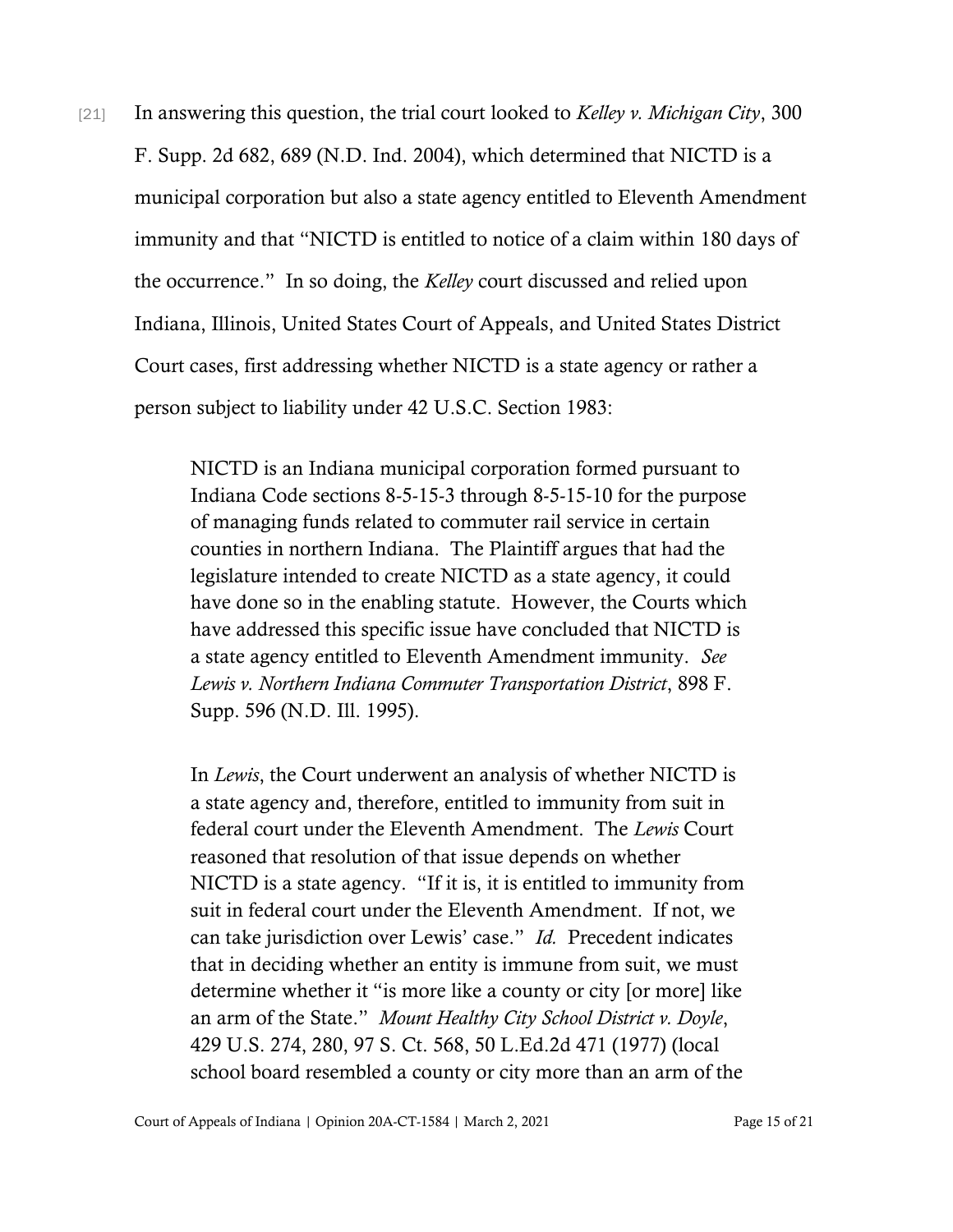state); *see also Kashani v. Purdue University*, 813 F.2d 843, 845 (7th Cir.) (state university resembled an arm of the state more than a city or county), *cert. denied,* 484 U.S. 846, 108 S.Ct. 141, 98 L.Ed.2d 97 (1987). The *Lewis* Court used *Kashani*, a Section 1983 case in which Purdue University successfully invoked immunity under the Eleventh Amendment, as a guidepost in making their determination. *Kashani* sets forth three factors to consider: "the extent of the entity's financial autonomy from the state," its "general legal status," and "whether it serve[s] the state as a whole or only a region." 813 F.2d at 845-47. The *Lewis Court* addressed each factor in detail, concluding that, "[a]s the above analysis reveals, NICTD has attributes of both a state agency and a political subdivision." Nevertheless, we are persuaded that it is sufficiently dependent on the State of Indiana that it should be viewed as an arm of the state for Eleventh Amendment purposes." *Lewis* at 601.

The Court in *Gouge v. Northern Indiana Commuter Transportation District*, 670 N.E.2d 363, 369 (Ind. App. 1996), found the *Lewis* Court's reasoning persuasive and agreed with its conclusion that NICTD is a state agency. *See also*, *Phillips v. Northern Indiana Commuter Transportation District*, 1994 WL 866082 (N.D. Ind. 1994). Because NICTD's status as a state agency has been determined as such by these courts, a similar conclusion is made in this instance for the purpose of determining that NICTD is not a "person" subject to suit under 42 U.S.C. Section 1983.

300 F. Supp. 2d at 686-87. Treating NICTD as an entity with attributes of both a state agency and a political subdivision, the *Kelley* Court held that timely notice upon NICTD (within 180 days) was required:

[A]s it relates to Defendants NICTD and Officer Warsanen, the crux of the dispute rests on timing.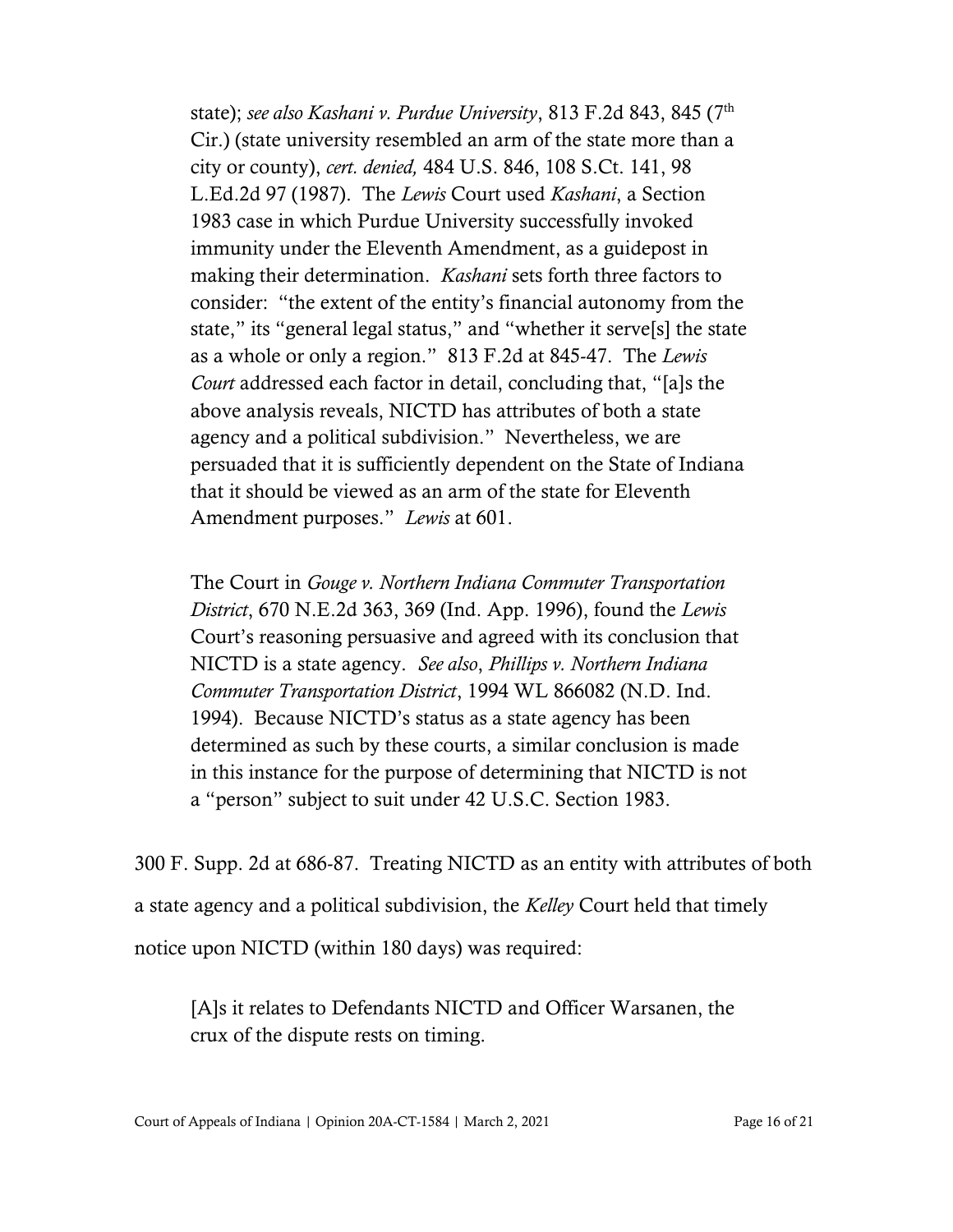Kelley argues NICTD and Warsanen are now speaking out of both sides of their mouth. Kelley claims that because NICTD argued it was a state agency for purposes of Eleventh Amendment Immunity, that it cannot now argue that it is a political subdivision or municipal corporation for purposes of the Indiana Tort Claims Act. Under the Indiana Tort Claims Act, the notice requirement for municipal corporations is 180 days, whereas with respect to state agencies, a 270-day notice period applies. This Court has concluded that NICTD is a state agency for purpose of Eleventh Amendment immunity.

However, according to precedent, the notice of claims under Ind. Code 34-13-3-8 regarding a political subdivision or municipal corporation is not affected by its status as a state agency for purposes of Eleventh Amendment immunity. This is illustrious in cases where universities and colleges are arms of the state for purposes of Eleventh Amendment immunity but for purposes of notice are considered political subdivisions or municipal corporations. *See Schoeberlein v. Purdue University*, 129 Ill.2d 372, 135 Ill. Dec. 787, 544 N.E.2d 283 (1989); *Van Valkenburg v. Warner*, 602 N.E.2d 1046 (Ind. Ct. App. 1992). Thus, the NICTD is entitled to notice of a claim within 180 days of the occurrence.

300 F. Supp. 2d at 689.

[22] At the summary judgment hearing, Lowe urged the trial court to decline to adopt the reasoning of *Kelley* because it rested in part on *Lewis*. Counsel criticized *Lewis* as addressing too few factors of the *Mt. Healthy* decision (three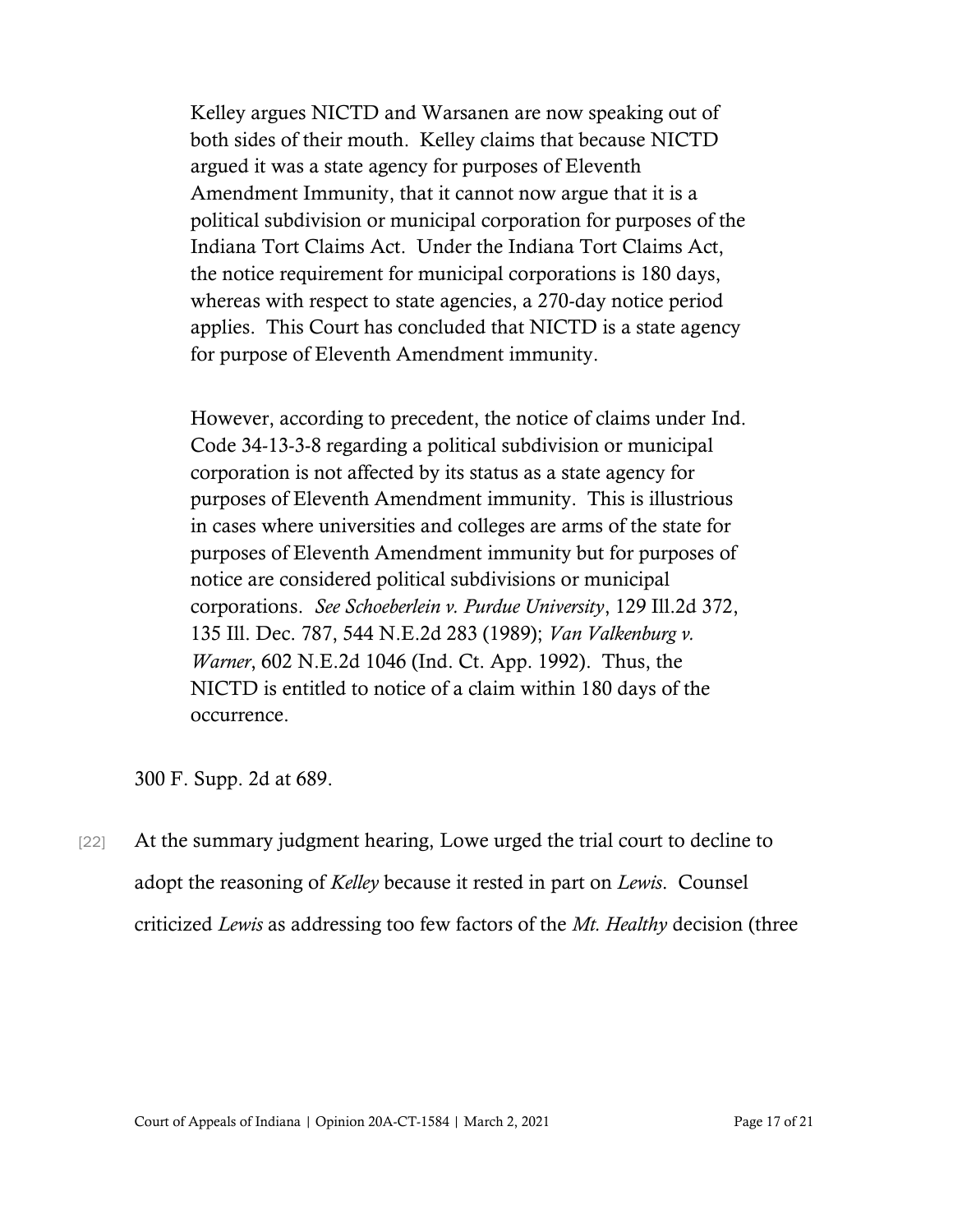instead of six). 7 He characterized *Lewis* as "still good law" albeit it based upon "facts and evidence as to the lay of the land 25 years ago." (Tr. Vol. II, pg. 25.) He noted that there had not been discovery "of current affairs" of NICTD, suggesting that *Lewis* might be obsolete. (*Id.* at 26.)

- [23] On appeal, Lowe renews the criticism of *Lewis*. Although he appears convinced that a proper analysis of whether an entity is a state agency must involve the examination of six factors, he does not argue that articulation of each factor is mandatory under *Mt. Healthy*. He asks that we "examine indicators of immunity" anew. Appellant's Brief at 33.
- [24] That which we know from statutory guidance concerning the operations of NICTD is largely unchanged in twenty-five years. NICTD is described as a municipal corporation. I.C. § 8-5-15-2. NICTD's powers are limited to act for railroad operations purposes, serving the State of Indiana. I.C. § 8-5-15-5. NICTD can collect fares and also apply for and receive federal, state, county, and municipal funds. I.C. § 8-5-15-5(1). If NICTD dissolves, 90% of the proceeds are to be received by the State and 10% by the counties. I.C. § 8-5-15-

<sup>7</sup> In *Mt. Healthy*, *supra*, the Supreme Court decided that a school board was a municipal corporation or political subdivision to which the Eleventh Amendment does not extend. 429 U.S. at 280. In examining the "nature of the entity created by state law," the *Mt. Healthy* Court considered the statutory description of the board, its subjection to "guidance" from the State Board of Education, the significant amount of money received from the State, and the board's "extensive powers" to issue bonds and to levy taxes within certain restrictions of state law. *Id.* at 280-81. The Court did not identify these considerations as mandatory factors. In utilizing three factors, *Lewis* looked to *Kashani, supra*: *"Kashani* sets forth three factors for us to consider: 'the extent of the entity's financial autonomy from the state,' its 'general legal status,' and 'whether it serve[s] the state as a whole or only a region.'" 898 F. Supp. at 599.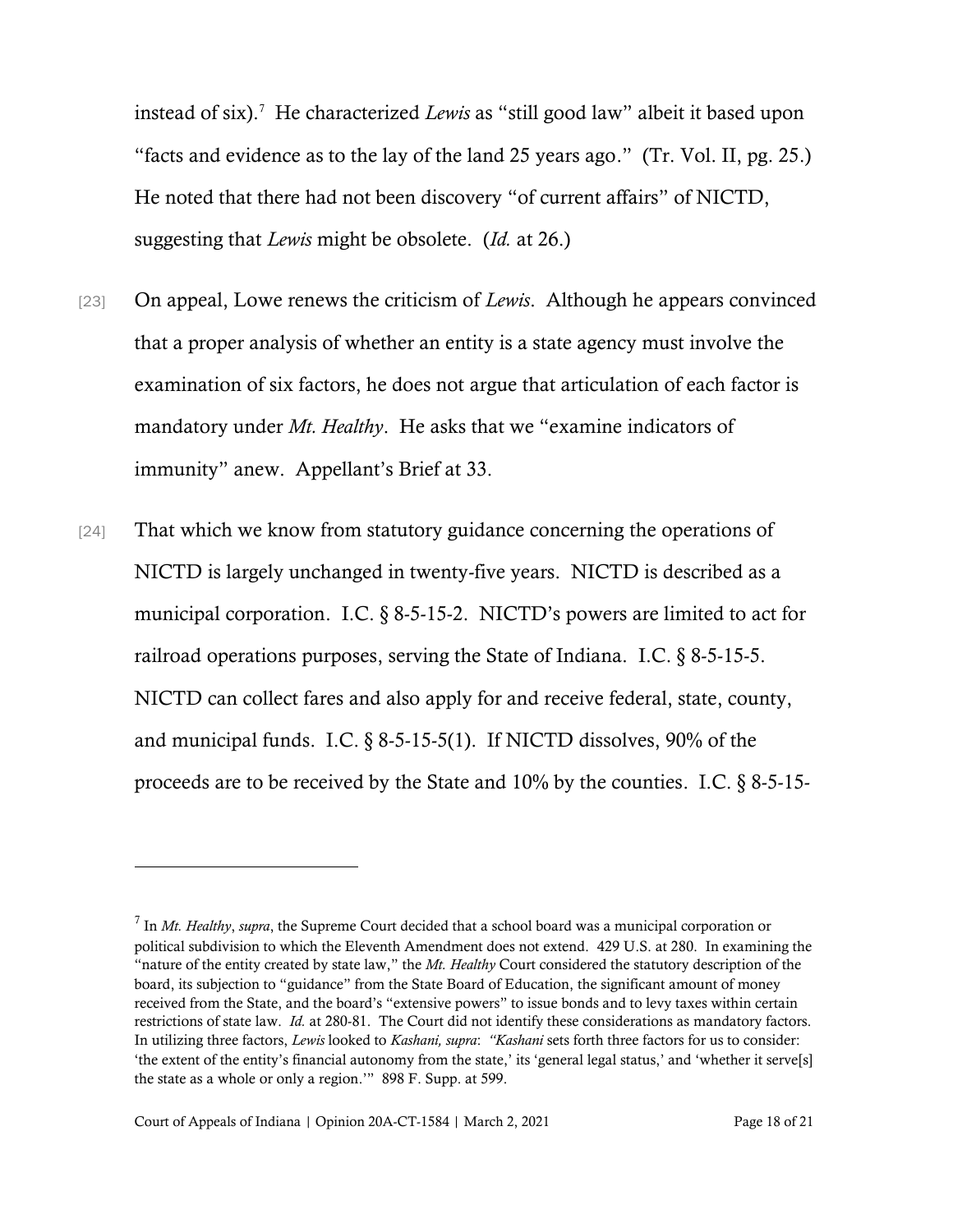5(d). NICTD has authority to issue bonds subject to restriction and oversight, I.C.  $\S 8-5-15-5.4$ , but cannot levy taxes. I.C.  $\S 8-5-15-5$ (b). The makeup of NICTD's governing board has changed since *Lewis* in a manner that suggests greater state oversight (four members are now appointed by the Governor as opposed to two when *Lewis* was decided). I.C. § 8-5-15-3. Lowe belatedly requested additional discovery in the trial court; to the extent he now suggests that there have been factual developments of such significance to change NICTD's inter-dependence with the State, his position is unavailing. Without record development, we are simply asked to speculate on a different outcome if *Lewis* were decided today.

[25] Moreover, even if *Lewis* arguably gave short shrift to certain factors, its reasoning is not unique. The *Lewis* analysis was adopted in *Gouge v. N. Ind. Commuter Transp. Dist.*, 670 N.E.2d 363 (Ind. Ct. App. 1996). In *Gouge*, the trial court had entered a judgment against NICTD awarding FELA damages to an injured carman, but subsequently denied a petition for costs. *See id.* at 365. The appellate court presumed that the denial was based upon Indiana Trial Rule 54(D), providing that "costs against any governmental organization, its officers, and agencies shall be imposed only to the extent permitted by law." Ultimately, *Gouge* held costs could not be awarded against NICTD and, in reaching that conclusion, agreed with *Lewis* that NICTD is a government agency in the sense that it was entitled to Eleventh Amendment immunity.

> It is well-settled that the State and its agencies are not liable for ordinary court costs and fees absent specific statutory authority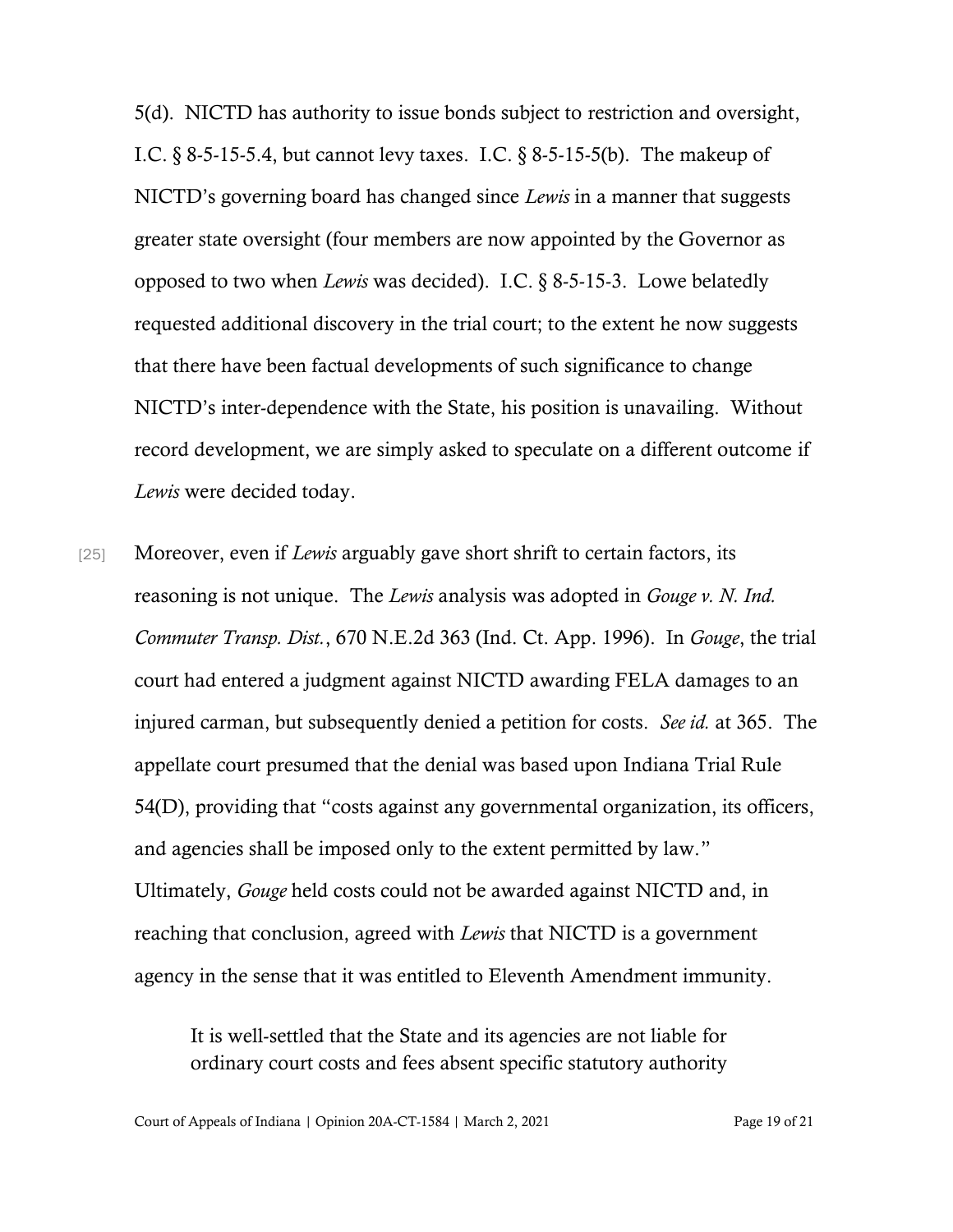for their imposition. *State v. Eaton*, 581 N.E.2d 956, 960 (Ind. Ct. App.1991), *reh'g denied, trans. denied*; *State v. Puckett*, 531 N.E.2d 518, 527 (Ind. Ct. App. 1988). Northern Indiana is a distinct municipal corporation created by state statute. *See* Ind. Code § 8–5–15. In *Lewis v. Northern Indiana Commuter Transp. Dist.*, 898 F. Supp. 596 (N. D. Ill. 1995), the court underwent an analysis of whether Northern Indiana is a state agency and, therefore, entitled to immunity from suit in federal court under the Eleventh Amendment. We find the court's reasoning persuasive and agree with its conclusion that Northern Indiana is a state agency. *Id*. at 602.

670 N.E.2d at 369. Lowe fails to persuade us that these well-reasoned cases were wrongly decided. We are not convinced that the Indiana Legislature's characterization of NICTD as a political subdivision abrogated NICTD's entitlement to sovereign immunity as a state agency in the context of a FELA claim.

### Conclusion

[26] NICTD is a political subdivision but, in the context of a FELA tort claim, is a state agency having Eleventh Amendment immunity, which was waived (on a qualified basis) with the passage of ITCA. Lowe's FELA claim is subject to ITCA, but he failed to comply with ITCA's requirement that the governing body of a political subdivision be provided notice within 180 days of a loss. Therefore, summary judgment was properly granted to NICTD.